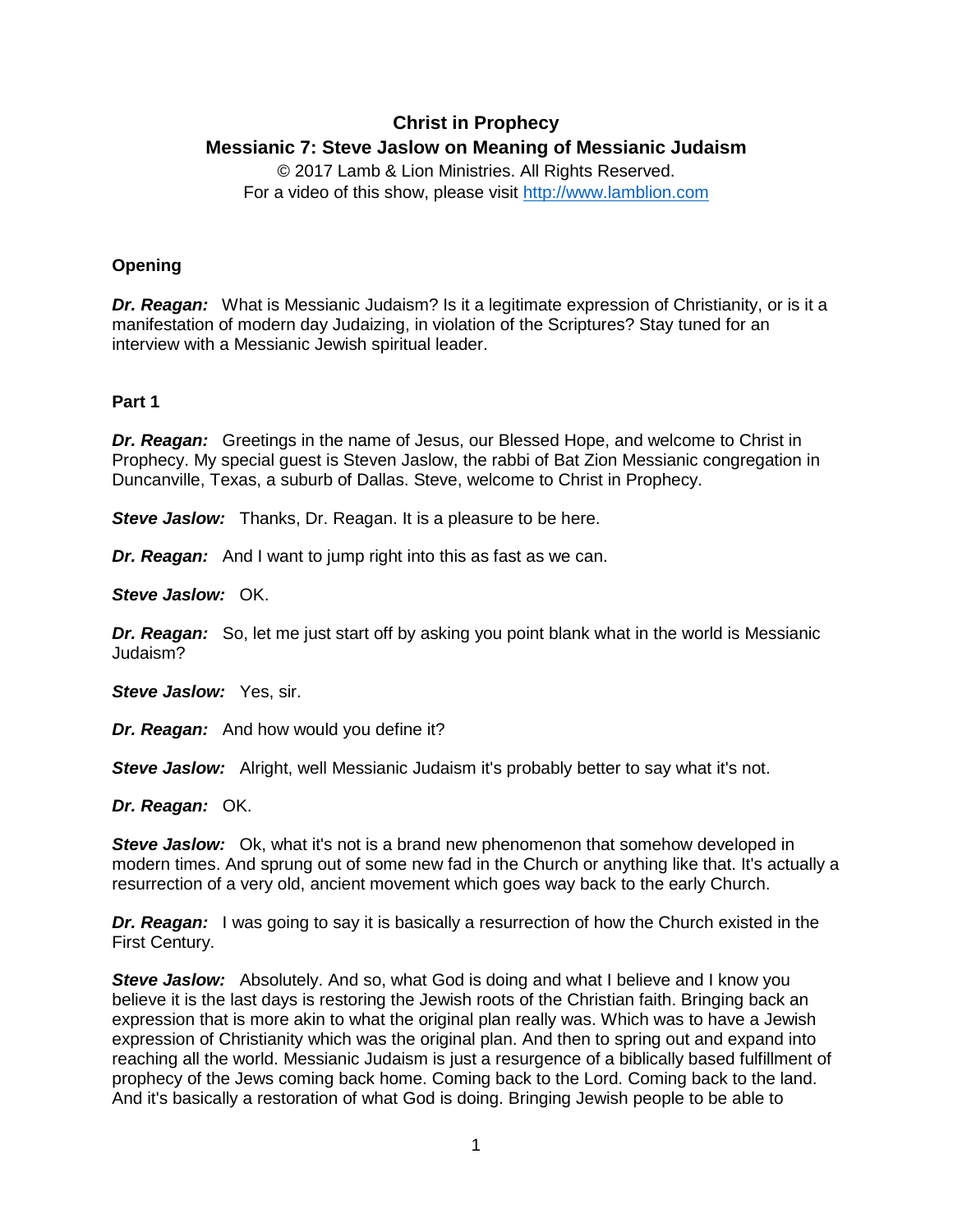worship Jesus as the Jewish Messiah. And so Messianic Judaism is basically a movement of Jewish believers, and non-Jews that have attached themselves to the movement who love Israel, love the Jewish people, feel a call to stand with what God is doing. And to put their energies into helping in bringing about what God is doing in His purposes in the last days.

*Dr. Reagan:* I know there are many things being accomplished by the Messianic Jewish movement. One of the things that came to mind as you were talking is the fact that you all are really emphasizing the Hebrew roots of Christianity and helping Gentile Christians to understand those roots. Because the more they understand about it, the more they understand the Bible because the Bible is written from a Jewish view point, both Old Testament and New.

*Steve Jaslow:* Yes, sir. Yes, sir.

*Dr. Reagan:* And that's a very important thing.

*Steve Jaslow:* Yes, sir. So, we uh, you know we celebrate we worship on the Sabbath. We celebrate the Feasts of the Lord; His appointed times that are laid out in Leviticus 23. You know if you go back to the book of Acts and you look at the First Century Church it was, all the believers were Jewish.

*Dr. Reagan:* That's right.

*Steve Jaslow:* And the first 3,000 that got saved on the Day of Pentecost they were in the Temple.

*Dr. Reagan:* You mean they weren't Southern Baptists?

*Steve Jaslow:* No, no. I don't know that the Southern Baptist had a handle on things back then. Even the Roman Catholics didn't have a handle on things.

*Dr. Reagan:* Isn't that the truth? Well now to get very specific about this.

*Steve Jaslow:* Yes, sir.

*Dr. Reagan:* I know that many Messianic Jews if not all do celebrate the feasts of Israel.

*Steve Jaslow:* Yes, sir.

*Dr. Reagan:* They do keep the Sabbath. Many if not most observe the kosher laws. And they keep the rite of circumcision. And critics jump on this immediately and say, "OK, this is nothing in the world but Judaizing in violation of the scriptures." How do you respond to that?

**Steve Jaslow:** I would say that is completely wrong, because it is not a matter of coming under the letter of the Law or anything like that. Keeping the Sabbath is just, you know God never changed the Sabbath it is one of the Ten Commandments. The Sabbath predates the Law of Moses it goes back to Creation. If you read the Ten Commandments He says, "Remember the Sabbath keep it holy because in six days the Lord made the heavens and the earth, and on the seventh day He rested." It didn't say because of anything to do with Moses and the Law. The Law didn't exist at that point. So the Sabbath is the day of rest no matter which way you look at it. I believe you can worship on any and every day, so it's not that God changed the Sabbath day. When it comes to the Feasts the Feasts are very important because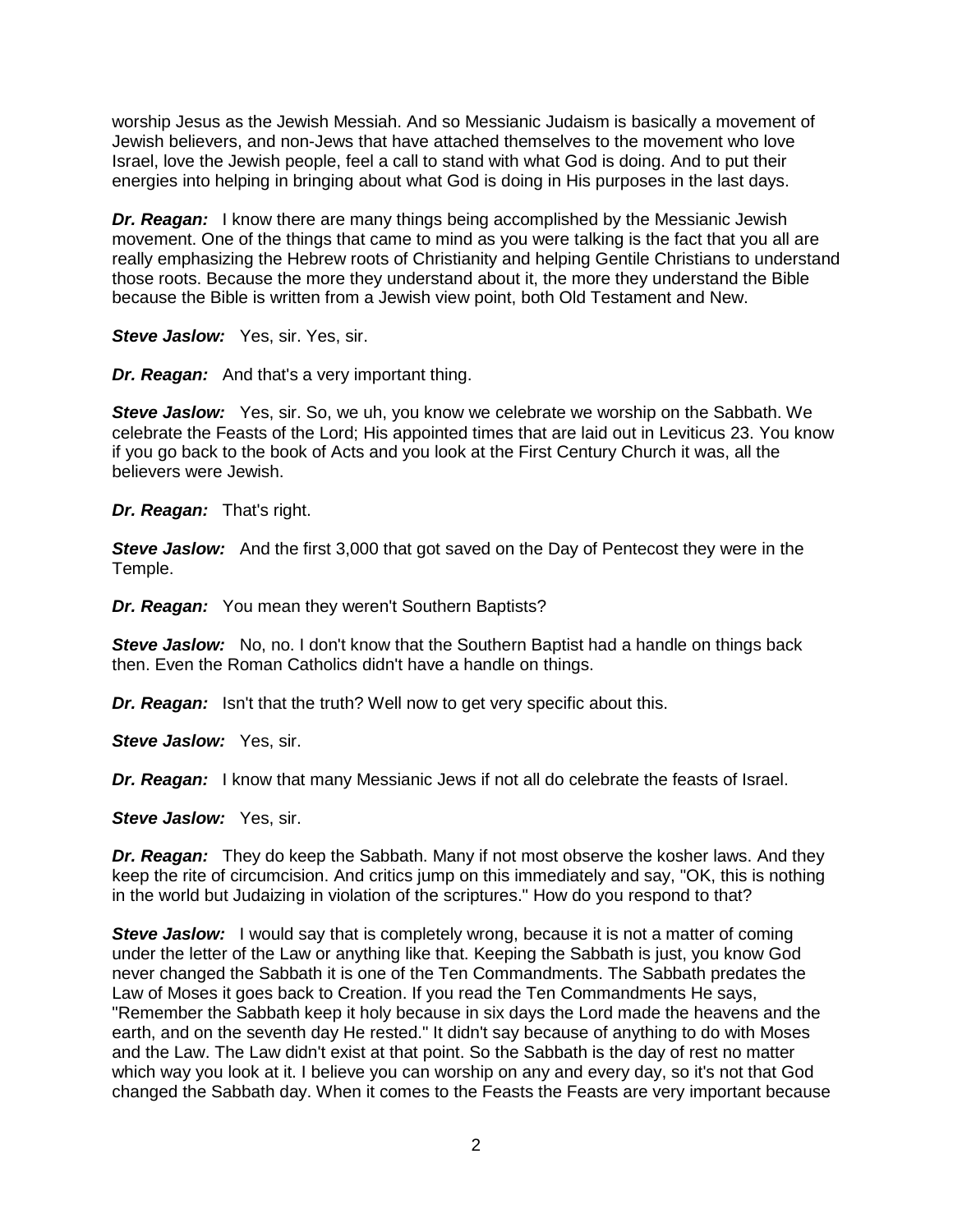the Feasts really tell a story prophetically. The Spring Festivals of Passover, Feast of Unleavened Bread, the Feast of First Fruits, and the Feast of Pentecost or Shavu'to, the Feast of Weeks all speak of the First Coming of Yeshua. He died on Passover. He was buried on Unleavened Bread. He rose on the Feast of First Fruits. And the Holy Spirit came as we all know on the Feast of Pentecost in Acts chapter 2. Those feasts have all been fulfilled. The Fall Festivals speak not of His redemption but of restoration. And in the Fall Festivals we have the Feast of Trumpets. And these are all in Leviticus 23. Feast of Trumpets. We just came through the Fall Festivals. We just finished celebrating our Fall Festivals; Trumpets, Day of Atonement, and Feast of Tabernacles. And these Festivals all point to the Second Coming of Yeshua, and not redemption but restoration. He's not coming as a Lamb, He's coming as a Lion. And when does He come back? Well the Bible says that when the trumpet sounds the dead in Christ will rise and we will all go to meet Him. So the trumpet sound is an indication of the fulfillment will be Yeshua coming back. Whether it is the Rapture, or Second Coming depends on your eschatology. Atonement speaks of national atonement, salvation for Israel. Paul said that all of Israel shall be saved. God's Word speaks to a complete restoration of Israel back to Himself. And the Tabernacle speaks actually of the Second Coming in the Millennium.

*Dr. Reagan:* Well you've just given a good example of a better understanding of your Hebrew roots.

*Steve Jaslow:* Yes, Sir.

*Dr. Reagan:* And if you understand those I mean all those Feasts apply to what we call Christianity.

*Steve Jaslow:* Yes.

*Dr. Reagan:* And both past and future.

*Steve Jaslow:* Yes, because they have the prophetic aspect but they also have a personal aspect.

*Dr. Reagan:* That's right.

*Steve Jaslow:* Because Passover speaks of my redemption, the blood of the Lamb I've got to put on my life.

*Dr. Reagan:* Well before we get onto some other criticisms that people have made of Messianic Judaism, I'd just like for you to take a few minutes here to tell us about how you came to know Yeshua as your Messiah.

*Steve Jaslow:* OK, that is a loaded question. I grew up Jewish.

*Dr. Reagan:* In New York, right?

*Steve Jaslow:* In New York. I grew up in the Bronx actually and a Yankees fan. And but in a secular home, it was not a religious home. But even the secular Jews keep to the traditions because Jewishness is a part of the life. And so we got bar mitzvahed. And we went to, you know had to go to Hebrew school to learn for my bar mitzvah. And we celebrated the Passover at my Uncle Walter's house every year. And you know and took seriously the days of Rosh Hashanah, Yom Kippur because those were the serious days, the holiest days on the Jewish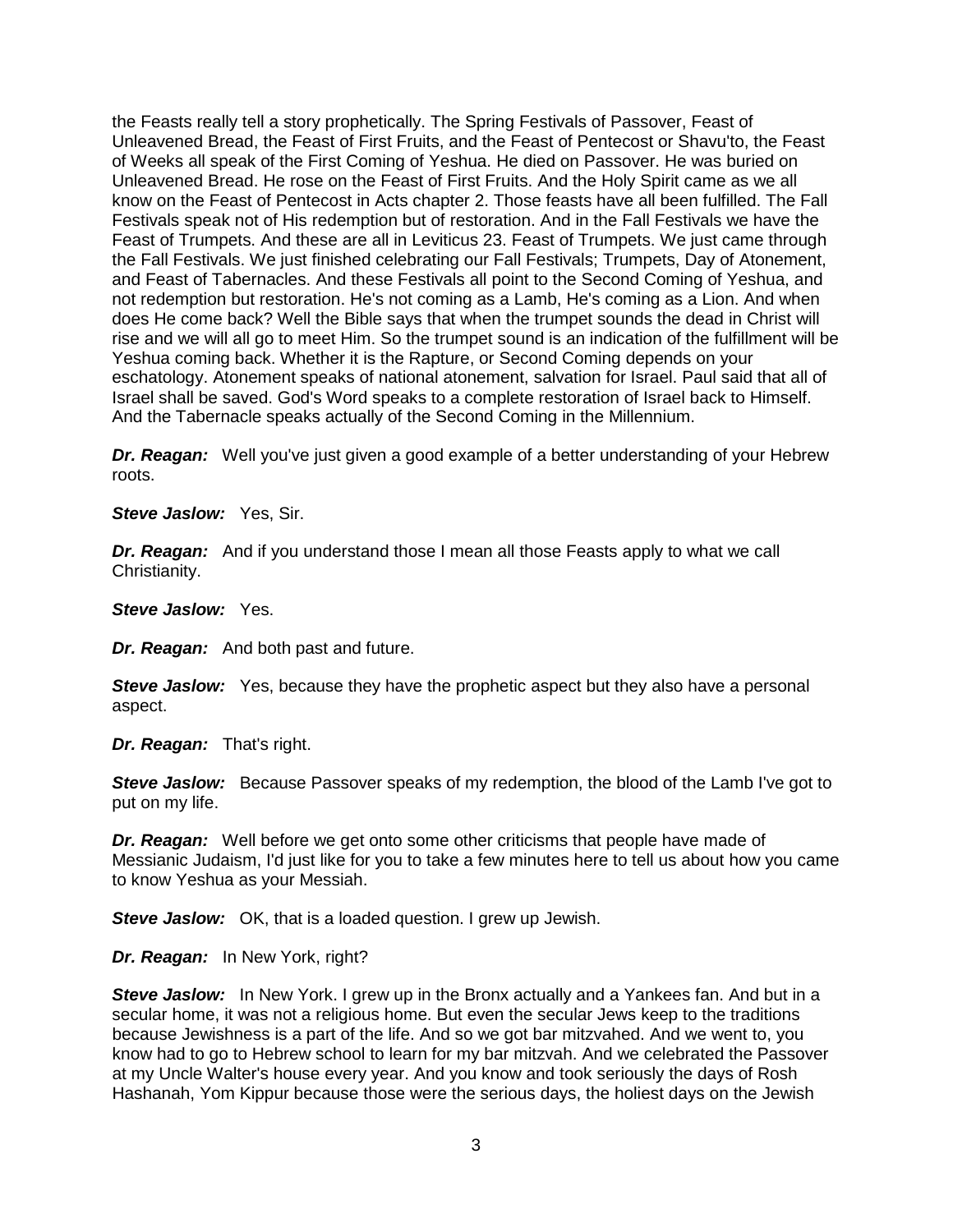calendar. So those things were observed. But there wasn't a-- there wasn't any relationship. There was no life to it to where there was a living experience with the God of Abraham, Isaac and Jacob. And there was nothing like that.

*Dr. Reagan:* It was just a cultural experience.

**Steve Jaslow:** It was a cultural experience of which once I got to be of age I just went off in my own direction.

### *Dr. Reagan:* Sure.

*Steve Jaslow:* And life took me into various places. But it seemed that in periods of my life that got to be difficult it seemed that every time I got into a tough place in my life some born again Christians would come up to me and start telling me about Jesus. And so, like the Lord had His eye on my but I was rejecting Him because it was so foreign to me. I saw Christianity as one religion. Jewishness is another religion. I didn't believe that they could be one way to God. And that's what's being preached in the Gospel, "I am the Way, the Truth and the Life," Jesus says. So, basically I went and was looking for truth in all the wrong places. I ended up in a cult actually, an Eastern religious type of a group that was very popular in the early 80's. And I got involved in that, and thought it was great. I thought I finally found my path, you know? It wasn't, you know, blow up your mind and just chant, "om" all the time it was a different group. Some people maybe I should say it was Bhagwan Shree Rajneesh, there might be some Rajnessh people out there that need to hear this. You know?

### *Dr. Reagan:* Right. Right.

**Steve Jaslow:** And so I was down that path for a number of years, and then it all fell apart. And as it fell apart I got very disillusioned with everything spiritual. I basically hit rock bottom. And then a very, very close friend of mine in 1986 moved to Houston because she needed to get a change in her life and wanted to get out of New York. And she was also in the group. But she left, moved to Houston and was living with a relative who happened to be a devote born again believer. And she calls me up two weeks later because that very first Sunday her relative took her to church and she got radically saved.

# *Dr. Reagan:* Oh, my.

*Steve Jaslow:* And she calls me up and says, "Hey, I've got to tell you I'm born again." I said, "Don't tell me that." Because I had been working in a restaurant just waiting tables, just trying to find my way. And these born again Christian would come in and they are witnessing to me and I'm telling them, "No, I don't know. Leave me alone." But something, there were seeds that had been planted.

### *Dr. Reagan:* Yeah, sure.

*Steve Jaslow:* And when she got saved and told me, then I knew I had to go. I just took that step of faith and I went to the same church Faith Tabernacle Church of God, West Babylon, New York, Sunrise Highway. God called me out of Babylon and I got radically saved there. But I didn't know anything about Messianic Jewishness. I was just born again, I was the token Jew in a Christian church.

*Dr. Reagan:* Right.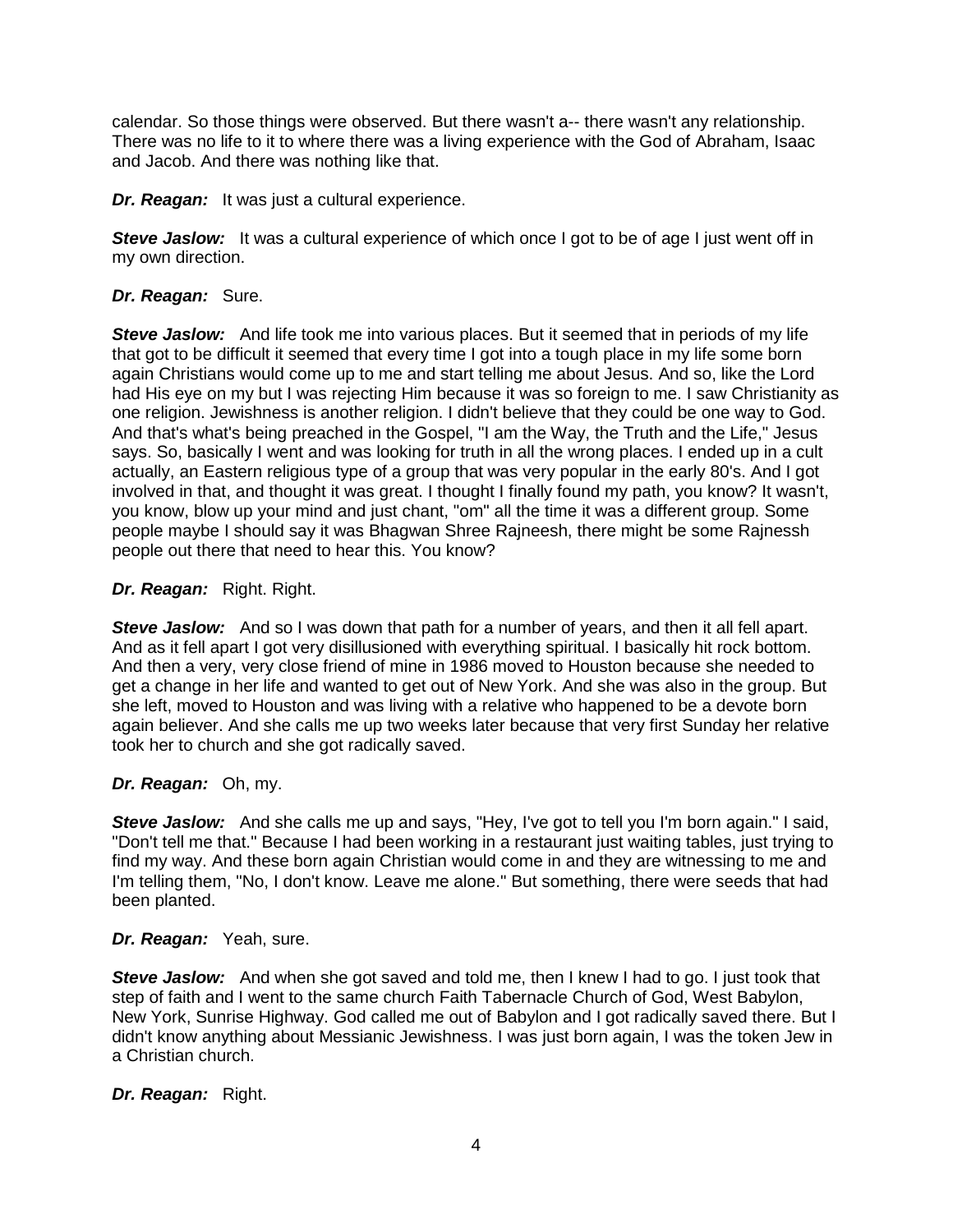*Steve Jaslow:* And God started to stir up somethings in me to reveal Messianic Judaism to me when He called me to go to Bible school, which was also on Long Island. So, when I went to Bible school it just so happened that my Old Testament Survey teacher was the local Messianic rabbi. And God had already been stirring me to Messianic Judaism even though I didn't really know what it was. But at the same time that He called me to go to a school called Christ for the Nations.

*Dr. Reagan:* Here in Dallas.

*Steve Jaslow:* No, it was actually in New York.

*Dr. Reagan:* Oh, it was?

*Steve Jaslow:* They had a satellite school in New York.

*Dr. Reagan:* Oh, I didn't know that. Yeah.

**Steve Jaslow:** So, I went there and at the same time He called me back to my Jewish roots. And I started going to a Messianic congregation and that is where I received my calling. So that is where the whole thing kind of came together.

*Dr. Reagan:* Your testimony reminds me a lot about this man right here Avi Mizrachi.

*Steve Jaslow:* Is that Avi? Yeah Avi Mizrachi.

*Dr. Reagan:* Because Avi came over here to the United States he was going to go to Las Vegas and he was a professional gambler at the time and was going to break Las Vegas, he thought. But, he stopped off to visit his sister in Miami. And she said, "I went to take you somewhere." And she took him to church and he got radically saved, right there.

*Steve Jaslow:* Yeah. Yeah. Yeah. By the way that friend of mine is now my wife.

*Dr. Reagan:* Oh, wow, OK.

*Steve Jaslow:* Yeah.

*Dr. Reagan:* And her name?

*Steve Jaslow:* Margaret. Margaret. Margaret Jaslow.

*Dr. Reagan:* Well that's wonderful. What a great story. Well, thank you for sharing that.

**Steve Jaslow:** Yes, thank you Jesus.

### **Part 2**

*Dr. Reagan:* Welcome back to Christ in Prophecy and my interview of Steve Jaslow, the spiritual leader of the Bat Zion Messianic congregation in Duncanville, Texas. Steve, before the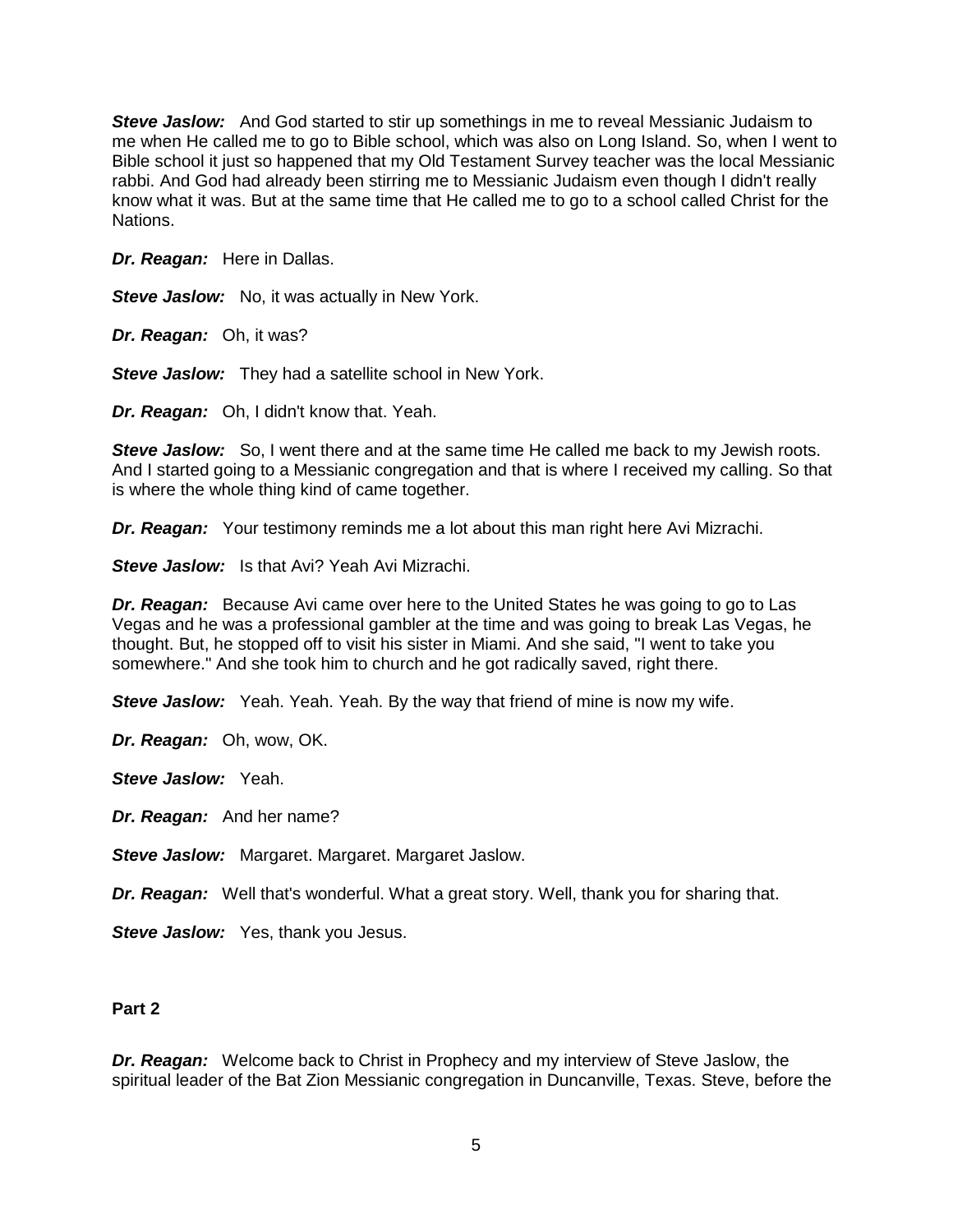break we were talking about some criticisms that people have offered against Messianic Judaism and I'd like to pick up where we left off there.

*Steve Jaslow:* Sure. Sure.

*Dr. Reagan:* The first one that I want to mention is based on Ephesians 2:14.

*Steve Jaslow:* Yes, sir.

*Dr. Reagan:* Where we are told that when Jesus died on the cross He broke down the wall of separation between Jew and Gentile. And critics of Messianic Judaism argue that Messianics are rebuilding the wall. How do you respond to this?

*Steve Jaslow:* Well, I respond that that is a false observation, or false interpretation of the scriptures. Because really Ephesians 2:14 is one of the scriptures that is really dear to my heart because we consider ourselves a one new man congregation at Bat Zion. And Jew and Gentile coming together with a Messianic Jewish expression of the faith but--

*Dr. Reagan:* You actually have Gentiles as members of your congregation.

**Steve Jaslow:** Oh, yes. Oh, yeah. Quite a few actually. We are a very diverse congregation. But we love Israel. We have an expression that is Hebraic in our music, in our customs. We read the Torah. We worship on the Sabbath. We celebrate the Feasts. But I believe God's heart is that oneness that comes from what Paul calls it in Ephesians 2:15, "the one new man."

### *Dr. Reagan:* Yes.

*Steve Jaslow:* And the one new man is I believe critical in the last days for God to fulfill His purposes on the earth. Because what's been lost is the Jewish expression of the faith which was the original expression of the faith. And God's plan has always been for everybody, it is inclusive. Now, in the Bible we find that really there's only two kinds of people; there's the Jews and there's the Gentiles.

### *Dr. Reagan:* That's right.

*Steve Jaslow:* And that's very clear. And even when Paul speaks to a Gentile congregation he makes a distinction. I speak to you Gentiles because I am an apostle to the Gentiles.

#### *Dr. Reagan:* Yes.

*Steve Jaslow:* Now, with that distinction it doesn't mean that God is being preferential to the Jewish people even though Romans 1:16 says that the Gospel is the power of God to everyone who believes, to the Jew first.

#### *Dr. Reagan:* First.

*Steve Jaslow:* It is just His order of things. But it's clear He says there is neither Jew nor Greek, there is neither bond or free, there is neither male or female. But what does that mean? That just means that we all come to God the same way.

*Dr. Reagan:* That's right.

*Steve Jaslow:* We're all on equal ground.

*Dr. Reagan:* That's right.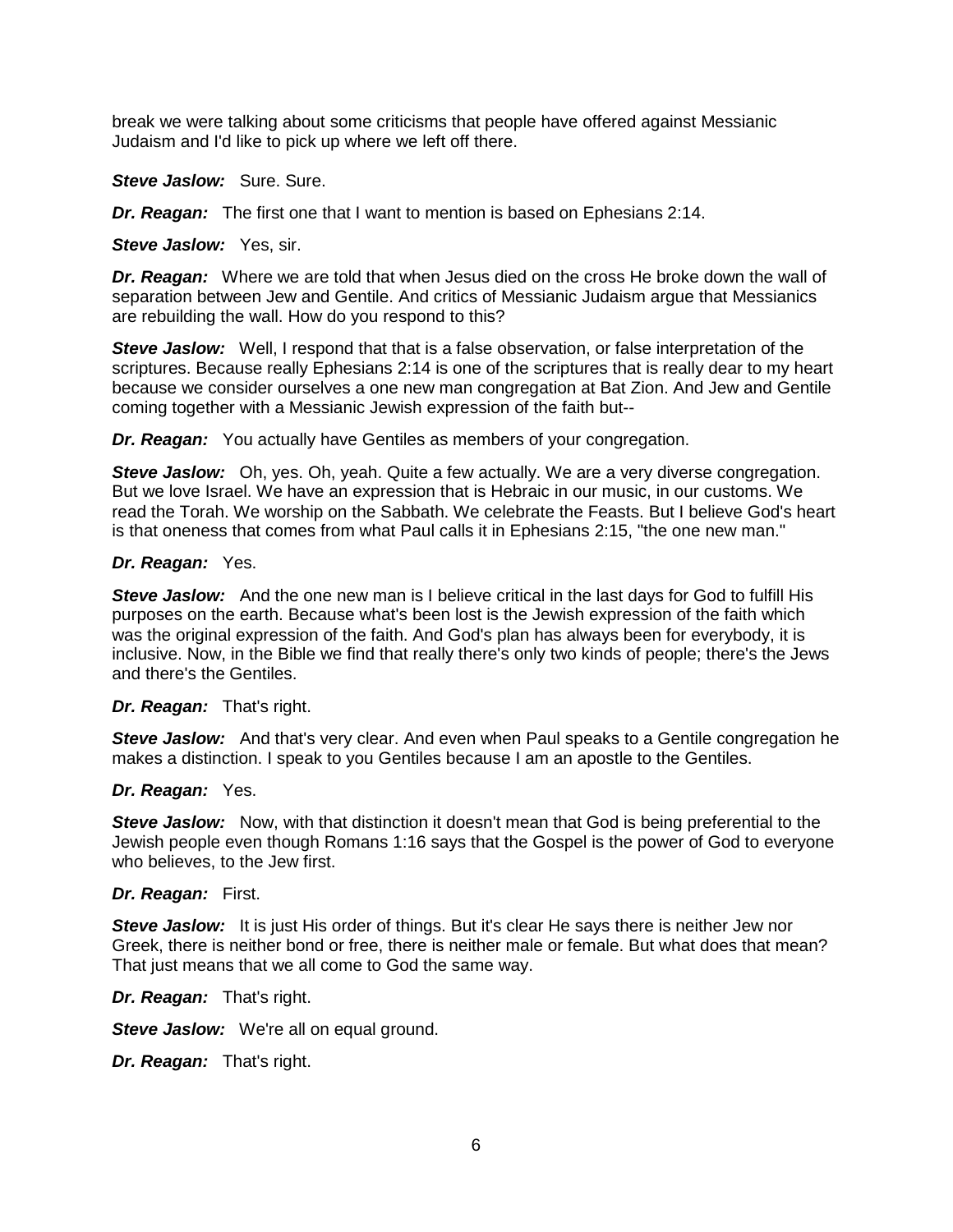*Steve Jaslow:* And so the Jews were God's first covenant people. When they became believers they did not become Jews. The same way when a woman becomes a believer she doesn't become a man. You know we retain our distinctiveness whether it is a Jew, a Gentile, a Chinese person, a Mexican, whatever, when we become believers then we retain our identity. And with that identity we can have a particular expression that is unique to our worship of the Lord. And so that is all it is. We are worshipping God in a Messianic Jewish way. We are not dividing or being exclusive and cutting out people. In fact it's the opposite it's the works of man over the last 1,900 centuries that put the wall back up and said, "No, more Jewishness in the Church."

*Dr. Reagan:* Well, we have the same thing in mainline Christianity. I mean you have the Charismatic way of worshipping the Lord.

*Steve Jaslow:* Right.

*Dr. Reagan:* You have the Pentecostal way of following the Lord. You have the Southern Baptist way. But, you know these are all one in Christ.

*Steve Jaslow:* Yes. Yes, and so--

**Dr. Reagan:** Well, this brings me though to the criticism that is really very strong that comes from Orthodox Jews who say to you, "You have abandoned your heritage. You are a traitor to the faith of the Jewish people. And therefore you are no longer a Jew."

*Steve Jaslow:* Yeah, I know.

*Dr. Reagan:* How do you respond to that?

**Steve Jaslow:** Well, that is a loaded question. Well my response would be, look, I'd give them my testimony. I'd tell them how I came to the Lord. I'd tell them I was living a pagan life. I'd tell them how when I was living a Jewish life I had no relationship with the scriptures or with God. When I was living a pagan life I ate pork, you know I ate shellfish. I did all kinds of things that are sinful. And then when I became a believer and God called me back to my Jewish roots I'm living more of a Jewish lifestyle now than I ever did before I was a believer.

*Dr. Reagan:* Plus you put your faith in a Jewish person.

*Steve Jaslow:* Jesus was a Jew. The disciples were Jewish. This book was written by all Jewish men, just about predominately Jewish men. Two-thirds of the New Testament was written by Paul a Jewish rabbi. And so I point out to them and I don't have that many discussions with the Orthodox. And of course they are going to know the Torah, they are going to know specific verses better than me and all that. But I can pull out verses in the Tanakh, in the Old Testament and preach the Gospel from the Old Testament.

*Dr. Reagan:* That's right. Absolutely. Absolutely.

**Steve Jaslow:** I don't have to because when Paul talks about all scripture is given by God and is God breathed and inspired He is talking about there was no New Testament when Paul wrote that to Timothy.

*Dr. Reagan:* That's right. Plus the very first Gospel sermon ever preached on the Day of Pentecost was nothing but Old Testament scriptures saying, "Here's what they said. Jesus fulfilled it." "Here's what it said. Jesus fulfilled it."

**Steve Jaslow:** Exactly. Exactly. So, you have to be careful you don't want to use words that would be biting to an Orthodox because Christ is a biting word.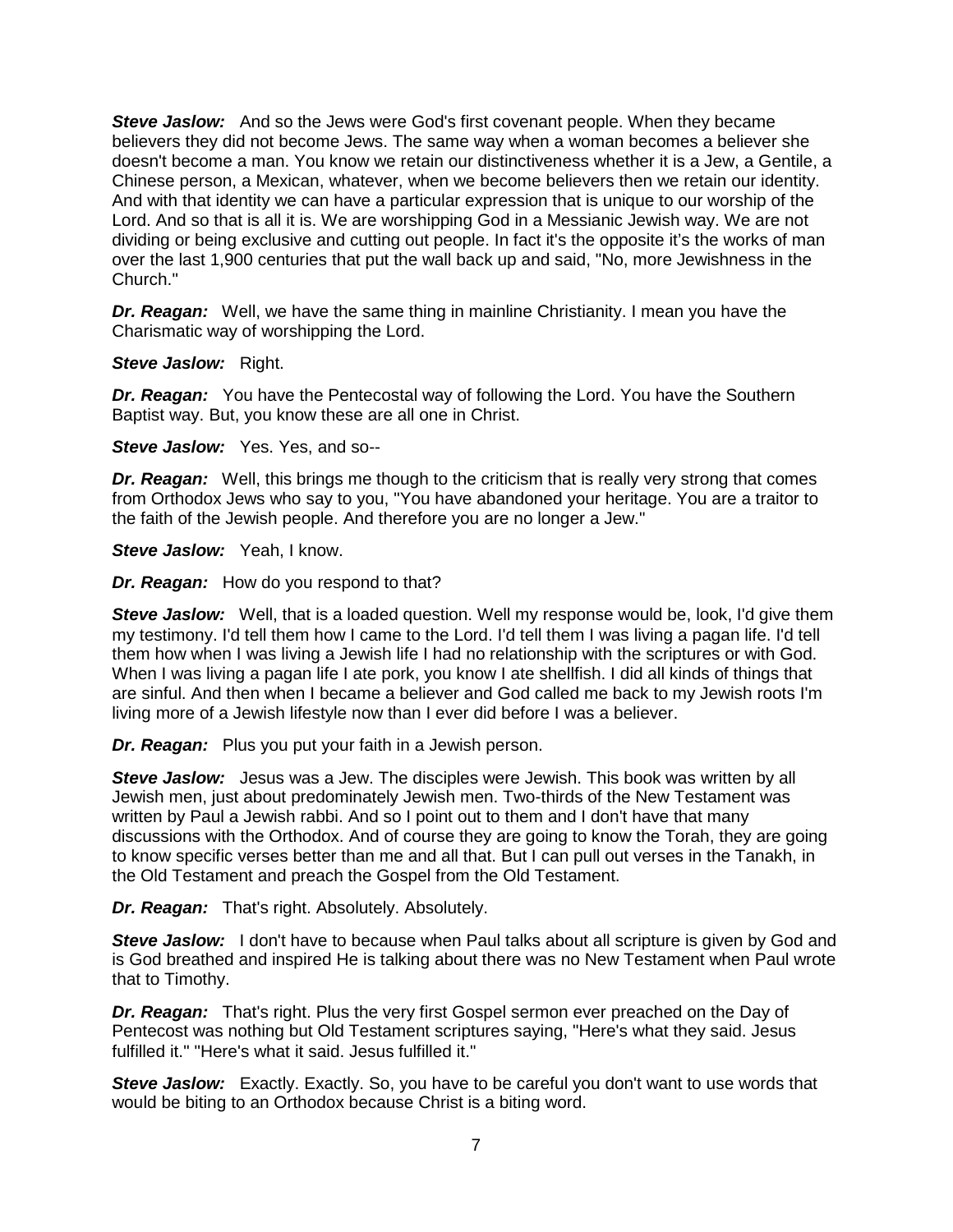### *Dr. Reagan:* That's right.

**Steve Jaslow:** So let's say you use the word Messiah it is the same thing. I've just believed Jesus is the Messiah. I can show you Zechariah 12 where it says, "They are going to look upon Him--they are going to look upon me whom they have pierced." Who is that talking about? Isaiah 53 who is that talking about? You know He was wounded for our transgressions. He was led like a lamb to the slaughter. He was--He's the Son of David, but He is also the Son of Joseph.

### *Dr. Reagan:* Yes.

*Steve Jaslow:* Yes, Messiah Ben Joseph. Messiah Ben David.

*Dr. Reagan:* Well to get back to this point about Judaizing.

*Steve Jaslow:* Yes, Sir.

*Dr. Reagan:* What would constitute Judaizing in your opinion?

*Steve Jaslow:* OK, when we talk about a Judaizer when Paul spoke to the Galatians that was the issue. Now Galatians was a Gentile congregation but receiving the wonders and the beauty of salvation through faith. I mean that is what Ephesians 2 is all about, "By grace you have been saved through faith, not of yourselves: it is the gift of God lest any man shall boast." So, our salvation, our justification is always by faith. A Judaizer would say that it is faith plus.

*Dr. Reagan:* Yes. Yes. I was going to say to me judaizing would be to take the position of saying, "OK, if you don't worship on the Sabbath. If you don't observe the Feasts. If you don't observe the kosher laws. If you are not circumcised."

**Steve Jaslow:** If you don't have circumcision.

*Dr. Reagan:* "You are not saved."

*Steve Jaslow:* Right.

*Dr. Reagan:* Because these things are things you must do in order to be saved. That is judaizing.

*Steve Jaslow:* And that is what they were doing to the Galatians. And Paul says, "Who has bewitched you?" You know?

*Dr. Reagan:* Yes.

**Steve Jaslow:** Who to take-- you know, what you've started in the spirit are you now going to finish it in the flesh? So his whole point there was about justification.

*Dr. Reagan:* Right.

*Steve Jaslow:* It wasn't about anything more than that.

#### *Dr. Reagan:* Yes.

*Steve Jaslow:* You know righteousness of God which is through faith, and it is faith alone. Now all these other things the commandments of God are good. I mean he says in Romans 7 the law is good, the Torah is good. Jesus said, "I didn't come to abolish the law. I came to fulfill the law and to give you the right interpretation of the law." In fact it is harder to keep the commandments of the New Testament than it is to keep the commandments of the Old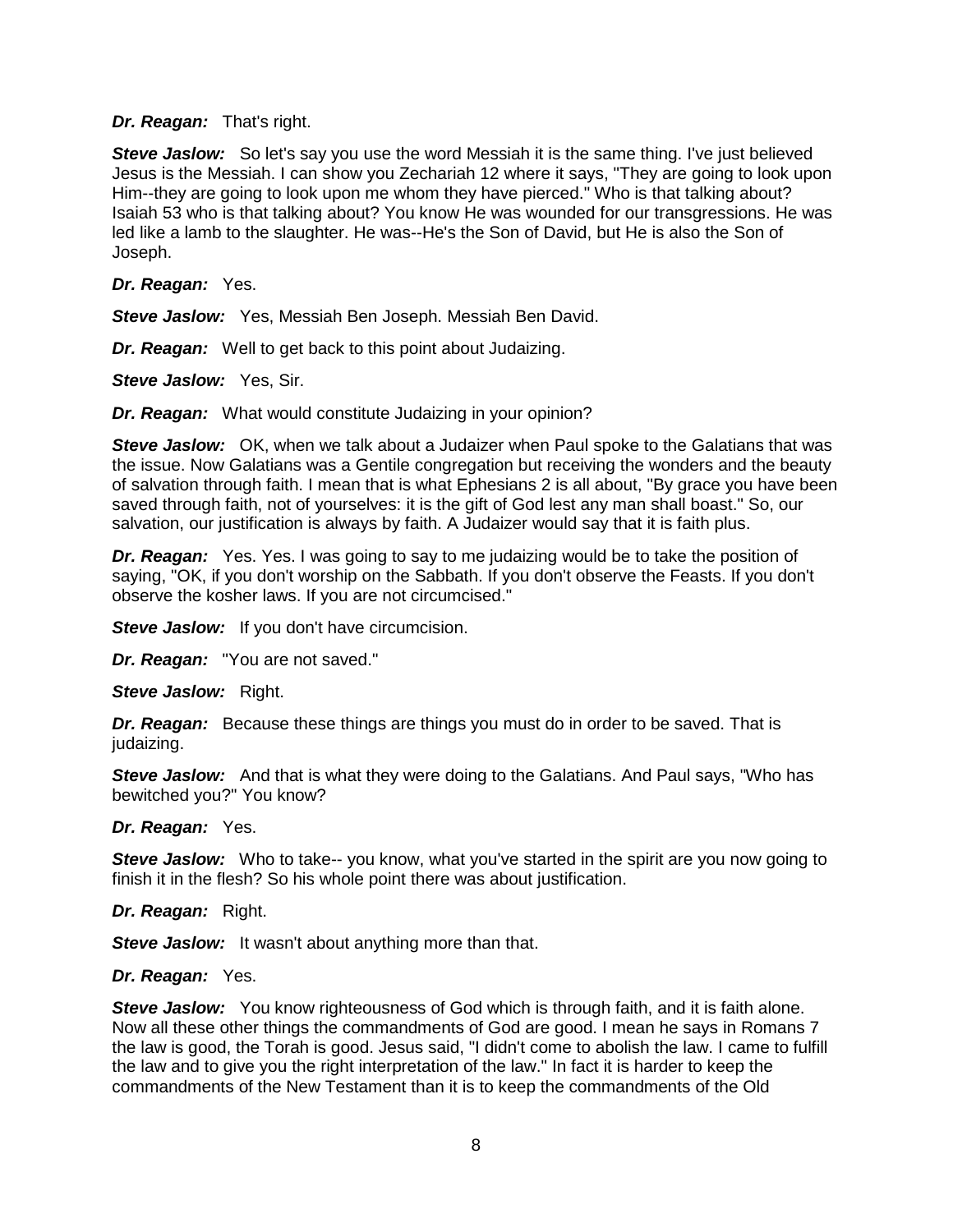Testament. He says, "Look it's not enough to not commit murder, you got to not even be angry in your own heart."

*Dr. Reagan:* But we praise God that we don't have to keep those things perfectly because we are saved by grace.

*Steve Jaslow:* Yes, absolutely.

*Dr. Reagan:* Well, in 1967 this seems to be a turning point.

*Steve Jaslow:* Yes, sir

*Dr. Reagan:* In modern day Jewish history because in 1967 not only did you have the miraculous Six Day War.

*Steve Jaslow:* Yes, sir.

*Dr. Reagan:* But shortly after that there was a mighty move of the Holy Spirit.

*Steve Jaslow:* Yes.

*Dr. Reagan:* All over the world in particularly here in the United States.

*Steve Jaslow:* Yes.

*Dr. Reagan:* In which tens of thousands of young people came to the Lord.

*Steve Jaslow:* Yes, sir. Yeah

*Dr. Reagan:* Hippies.

*Steve Jaslow:* Yeah.

*Dr. Reagan:* And all kinds of folks. Calvary Chapel out in California. But in the Cincinnati area all kinds of young Jewish people like Joel Chernoff and others coming to the Lord.

*Steve Jaslow:* Yeah.

*Dr. Reagan:* What in the world happened among the Jewish people then?

*Steve Jaslow:* Well '67 was, '67-'70 was what we might refer to as the birth of modern day Messianic Judaism.

*Dr. Reagan:* Yes. Yes.

**Steve Jaslow:** And I believe that you know that God has been--well God happened, you know what? God happened.

*Dr. Reagan:* Yeah.

*Steve Jaslow:* And it was a miracle. The Six Day War was an absolute miracle. But what happened? In that Six Day War Jerusalem was recaptured by the Jewish people.

*Dr. Reagan:* That's right.

**Steve Jaslow:** And for the first time in 1,900 years the Jew could again pray at the Wailing Wall.

*Dr. Reagan:* That's right.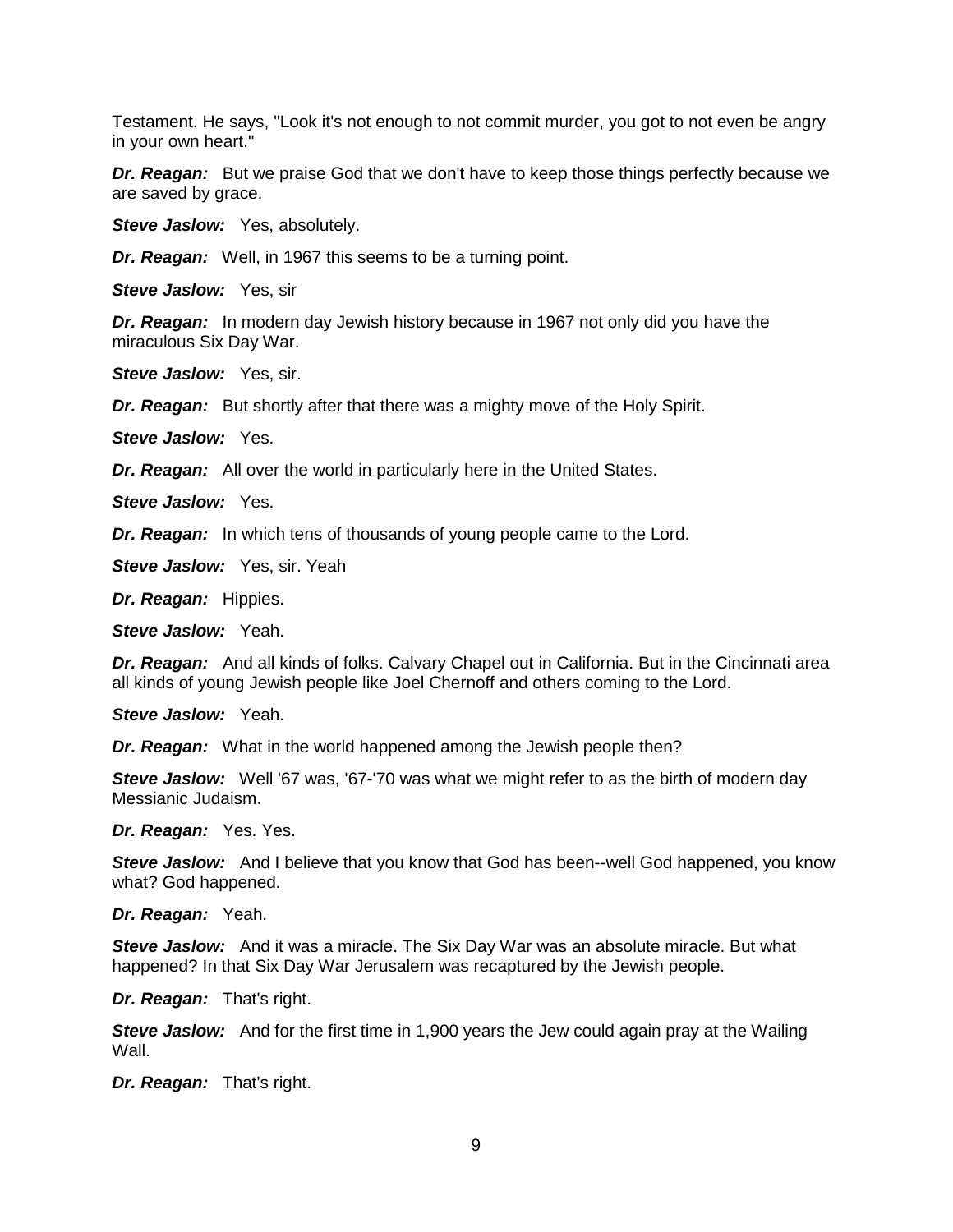*Steve Jaslow:* And this is a complete fulfillment of Jesus' words if I can read just out of the book of Luke where, Luke 21 and verse 24, "And they shall fall by the edge of the sword," and this is parallel to Matthew 24, "and shall be led away captive until all nations." Ok, so that happened in 70 AD when Jerusalem was destroyed and all the believers were scattered. You see what happened was there was no Jewish church anymore after 70 AD that's how the Church became more Gentile.

## *Dr. Reagan:* Yes.

*Steve Jaslow:* And Jerusalem shall be trodden down of the Gentiles until the times of the Gentiles be fulfilled. Well, Jerusalem is no longer trodden down by the Gentiles in 1967.

### *Dr. Reagan:* That's right.

**Steve Jaslow:** That means something was fulfilled. This is Jesus' own words. Something was fulfilled. And I believe it was the shaking, and a shifting, and a cataclysmic event that took place in Heaven, and that was the beginning of this restoration of not the Jews to the land because that happened in 1948, but now the Jewish people coming back to the Lord.

*Dr. Reagan:* To their Messiah.

*Steve Jaslow:* To their Messiah.

*Dr. Reagan:* Oh, my. And so the result of that in 1967 there wasn't a single Messianic congregation in the United States. Today there's over 100.

**Steve Jaslow:** Oh, yeah. More than that.

*Dr. Reagan:* Many more than that. There is over a 100 in Israel.

*Steve Jaslow:* Yeah. Yeah.

*Dr. Reagan:* And it is just amazing what's happened.

*Steve Jaslow:* Yeah. So, God is really restoring the Jewish roots of the Christian faith. And Romans 11 talks about the tree, the olive tree and the natural branches being broken off. And that is a powerful passage because the Gentiles are referred to as the unnatural branches. And Paul says, "Look you were grafted in, the natural branches are broke off because of unbelief, but you came in by faith and you are able to be grafted in. And if God can graft you in contrary to nature, how much more can He graft back those branches that are the natural branches since God is able to graft them back in again." He says, "Don't be high minded. Don't be proud. Don't be lofty. Don't think that you are so great and God is done with the Jews because He ain't done with the Jews yet." And then Paul concludes down in verse 25 he says, "All Israel shall be saved." So, that's what's happening. The natural branches are getting put back on the tree. The Jewish people are starting to cry, "Baruch Haba B'Shem Adonai." Which Jesus said--

*Dr. Reagan:* And Jesus said He wouldn't return.

**Steve Jaslow:** He said He wouldn't return until that happens. But when that begins to happen we know that the return is imminent. It's somewhere.

*Dr. Reagan:* Do you ever wake up in the morning and say, "Lord, how did I end up in the middle of this incredible thing you are doing here in the end times?" It's so exciting.